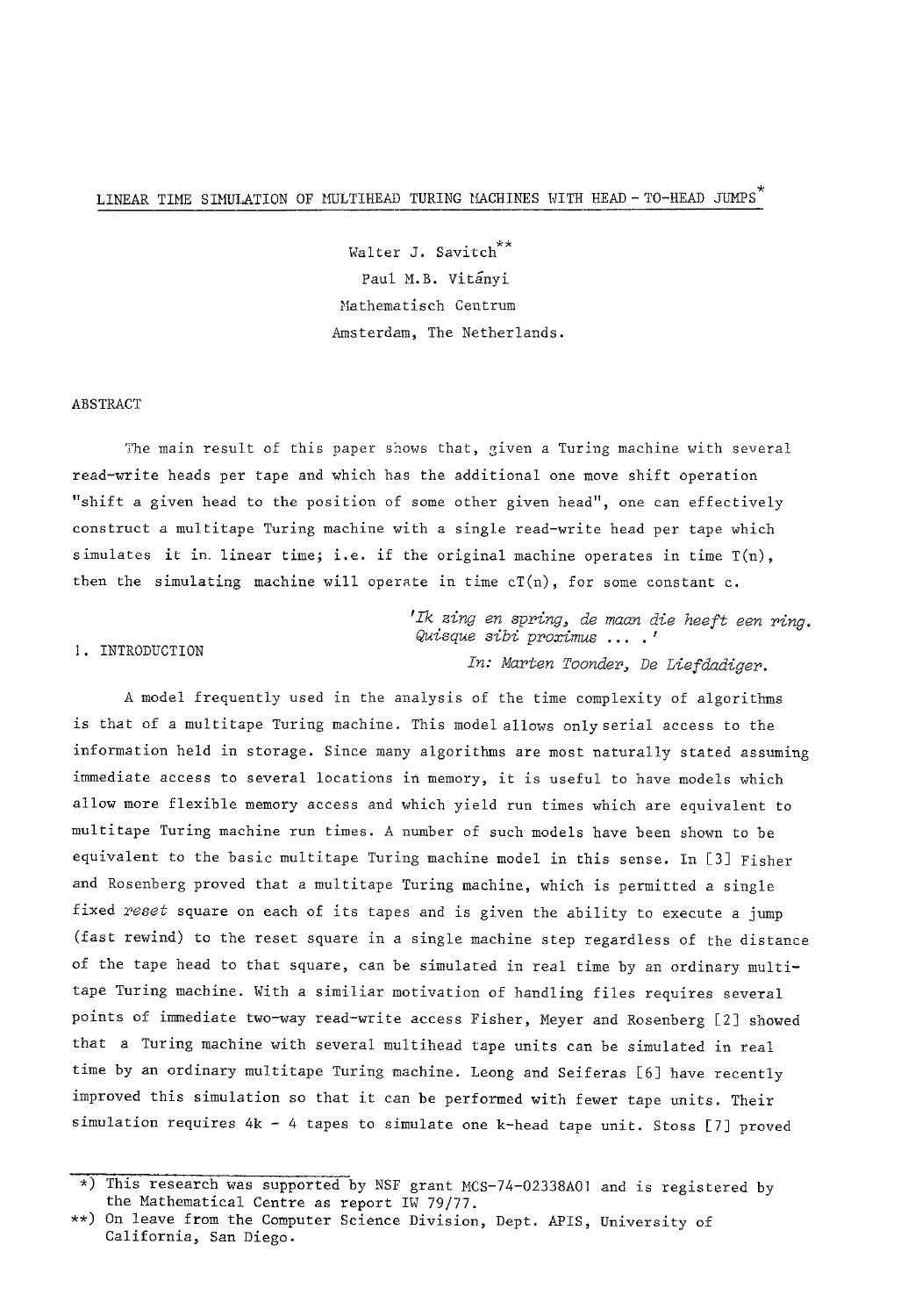earlier that, given a multihead Turing machine with storage consisting of a 2 head tape unit,there exists a multitape Turing machine with 2 storage tapes which simulates it in linear time. Additional motivation for studying these problems can be found in the cited references. There the question arises whether the real time simulation of an instantly rewindable tape unit can be generalized to multihead tape units or to more general reset operations. Here we extend the capabilities of both multitape Turing machines with fast rewind to a reset square [3] and multihead Turing machines [2] as follows. We consider k head tape units with the ability to execute a jump from one head to the position of another head in a single machine step regardless of the distance between the heads concerned. Our main result shows that a k head tape unit with the ability to execute such jumps can be simulated in linear time by 8k - 8 ordinary single head tape units.

This main result represents a substantial time savings over the obvious simulation algorithmwhich requires square time when the simulated unit has more than two heads. In the obvious simulation algorithm jumps are simulated by simply moving a head to its target square one square at a time. This yields a multihead tape unit without jumps which can, in turn, be simulated in real time by single head units by means of the results cited above. A brief look at the obvious simulation algorithm will reveal the problems that arise in attempting to get an efficient simulation.

Consider first the obvious simulation algorithm for the two head case. Since the heads are assumed to be together at the origin at time 0 and have moved apart at most  $2t_1$  squares at the first time  $t_1$  when a jump from one head to the other is performed, it takes the jumping head at most  $2t_1$  time to run over to the target head in the simulation. Therefore, altogether less than or equal to  $3t<sub>1</sub>$  time units are consumed by the simulating device when the jump is executed and both heads are together again. Similarly, with the next jump at time  $t_2$  it takes at most  $2(t_2-t_1)$  time units to execute the jump and the total time is less then or equal to  $3t<sub>2</sub>$ , and so on. Hence, a two head ordinary tape unit needs at most 3t steps to simulate t steps of a two head tape unit with head-to-head jumps. A straight forward generalization to the k head case does not work. E.g., with 3 heads the two outer-most heads may run apart at full speed while the remaining head keeps jumping between them. The simulation would cost about  $t^2$  steps for t steps of the simulated device. We will show, however, that a k head tape unit with head-to-head jumps can be simulated with ordinary multihead tape units at at most the cost of increasing the running time by a constant multiplicative factor.

One sense in which our simulation algorithm is weaker than related previous work is that we obtain only a linear time simulation rather than a real time simulation. A closer inspection of the proof shows however, that it is not really very much weaker. To simulate a Turing machine with head-to-head jumps by an ordinary, multitape Turing machine we proceed in two steps. First, we simulate a multihead Turing machine with jumps by a multihead Turing machine without jumps in linear time. Then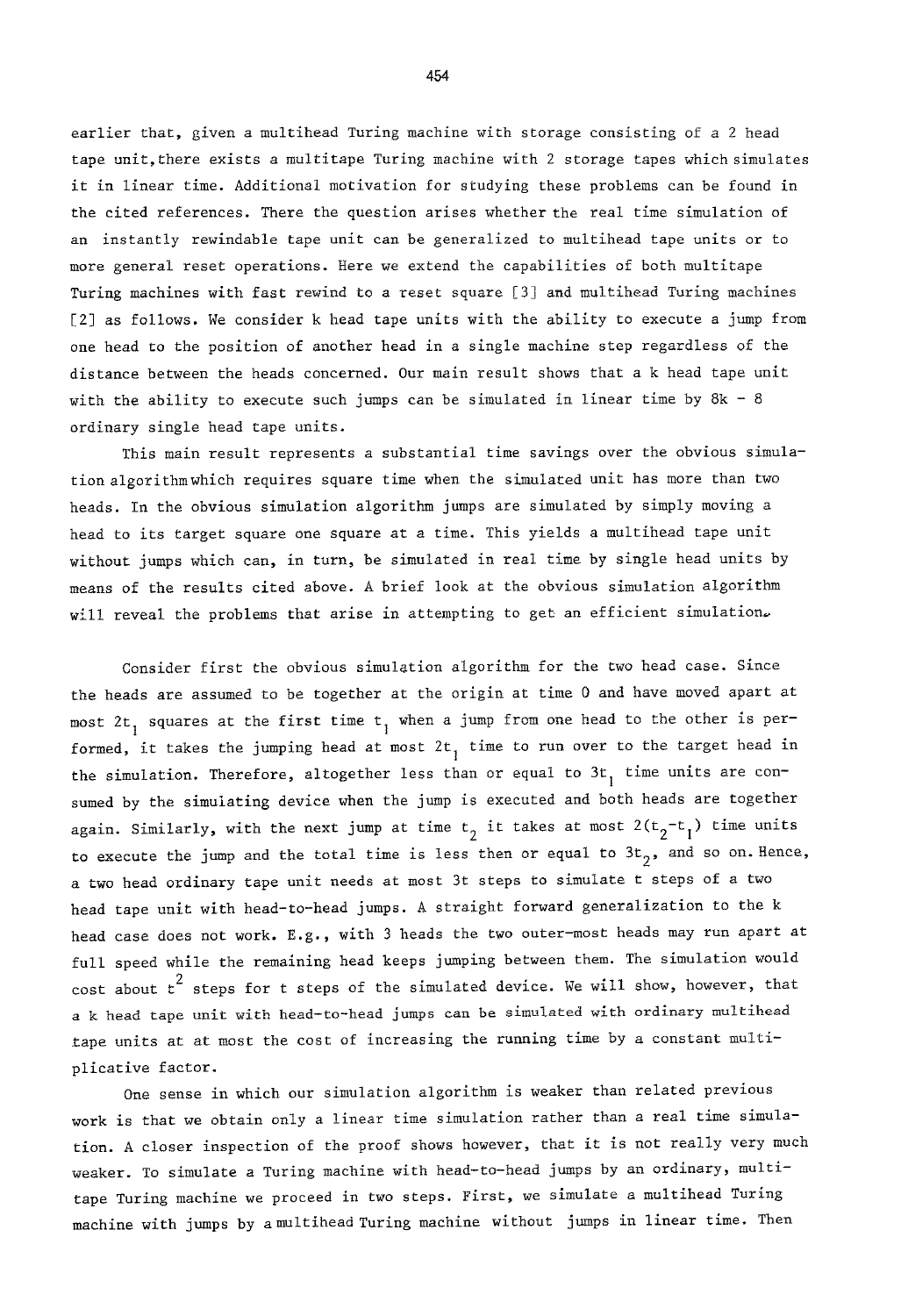we appeal to known results for a real time simulation of the multihead machine by a machine with but one head per tape. This first linear time simulation is accomplished with only a negligable increase (one symbol) in the tape alphabet. The previous results concerning real time simulation by multitape Turing machines of tape units with added capabilities, like in [2], [3] and [6], were obtained by a large increase in the tape alphabet. This means, that when we keep the alphabet fixed to that of the simulated machine, all of the above algorithms need be implemented such that they run in linear and not in real time. So, when viewed in the (more realistic) framework of machines with a fixed tape alphabet, the linear time result is not really that much weaker than the "real time" results obtained previously. Of course, since we also use one of these real time results in our simulation, our simulation can not be any faster and indeed is slower by a constant multiplicative factor which is easily computed from the proofs.

## 2. PRELIMINARY DEFINITIONS

We assume that the reader is familiar with the definition of a multitape Turing machine as a given in, for example, Hopcroft and Ullman [5]. All our models will be variants of this basic model. As in [2], we will assume that our machines have a oneway, read-only input tape and a one-way write-only output tape. Our definition of simulation is the same as that given in [2], namely "black box" simulation of the input/output behaviour of the simulated device

We say that a machine  $M_{2}$  simulates a machine  $M_{1}$  if the input/output (I/O) behaviour of both machines is identical for all words in the input alphabet of  $M_1$ ; that is, for a given input string, the ouput strings are the same for  $M_1$  and  $M_2$ , and for each i, the output strings produced by the time the i-th input symbol is read are also the same for both machines. The simulation is said to be a *linear time* simulation provided there is a fixed constant c such that: if  $M_1$  performs an I/O operation at time t, then  $M_{2}$  will perform the same occurrence of that I/O operation at time ct or sooner. Using Hartmanis-Stearna speedup[4] we can frequently show that linear time simulations can be improved to simulations "without delay". The simulation is said to be *without delay* provided it satisfies the definition of linear time simulation with c set equal to one. The notion of simulation without delay is slightly weaker than the notion of real time simulation given in [3]. For real time simulation we require that if  $M_1$  performs an I/O operation at time t then  $M_2$  performs the same occurrence of that I/O operation at time exactly t. For simulation without delay, we merely require that  $M_{2}$  perform the I/O operation at time t or sooner. In most contexts, the distinction between real time simulation and simulation without delay is unimportant.

We also apply the concept ofreal time to computations of an individual machine. A machine *runs in real time* if it reads a new input symbol in every step (until the input, if any, is exhausted) and writes an output symbol in every step of the computation. To accept a language in real time the machine must run in real time and must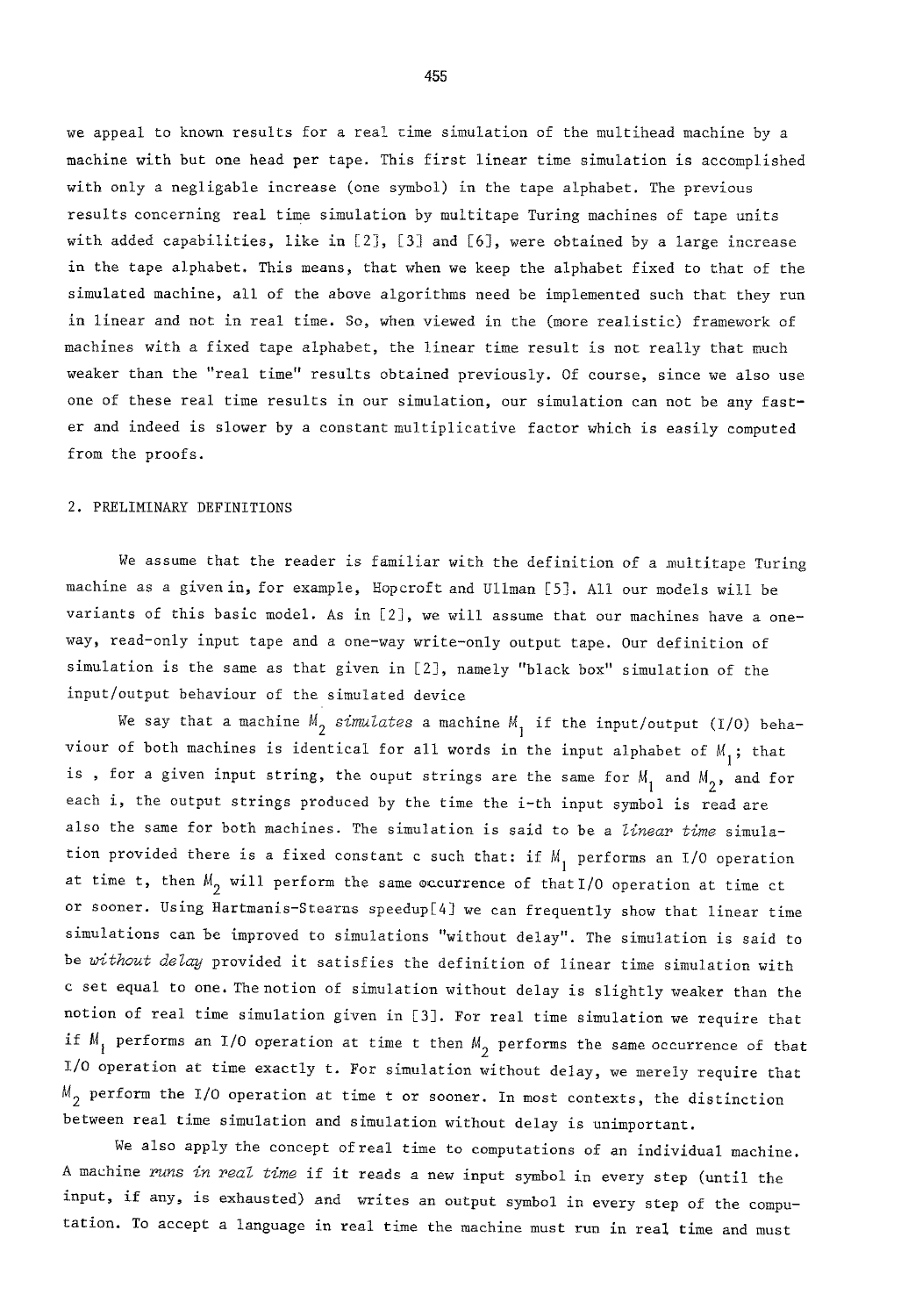indicate acceptance (when appropriate) as soon as the input has been read. Unless specifically stated to the contrary, all machines are deterministic and have a storage tape alphabet of at least two symbols. In order to establish out terminology, we repeat the following informal definition taken from [2].

A Turing machine (TM) consists of a finite state control unit, special one-way (one-head) read-only and write-only devices for *input* and *output,* and *storage.* For a *multihead* TM the latter consists of a two-way linear tape, unbounded at both ends and divided into an infinite number of discrete squares and a fixed number  $k \ge 1$  of readwrite heads. The term *tape* will always refer to the storage tape of the TM and never to an I/O device. Initially all heads on a tape are scanning the same tape square. A *step* in a computation of a multihead TM is uniquely determined by the state of the control unit, the ordered set of symbols scanned by the storage tape heads and the input head, and a partition of the set of heads into classes of heads which are scanning the same tape square. (In other words, the control unit can detect which heads are coincident). In one step the control unit may cause each head to write a symbol on the tape square scanned (several heads scanning the same tape-square must write the same symbol), independently shift each head at most one square in either direction, and enter a new state. As part of this single step it also has the options to advance the input head and/or output a symbol. The extension to a multi*tape- multihead* TM is straight forward, and a *multitape TM* is such a device with but one head per tape. Note that each multitape-multihead TM can always be simulated by a multihead TM in real time by dividing the single tape in tracks, one for each tape, on which the appropriate heads compute. Now we introduce a device, called a jump TM, which is a TM with head-to-head jumps.

DEFINITION A *jump* TM is a multihead TM which at each instant of time can perform a move of the following form.

- (i) A regular move as described above for a multihead TM followed by
- (ii) A redistribution of the tape heads over a nonempty subset of the currently scanned tape squares.

All this constitutes a single one step move of the jump TM. The moves are uniquely determined as in the case of the ordinary multihead TM's.

3. MAIN THEOREM

The key result of this paper is the following:

THEOREM 1. Let M be a jump TM with k heads and s tape symbols. Then M can be simu*lated by an ordinary multihead TM M' with s + I tape symbols, k tapes with two heads apiece and one tape with k - I heads such that M' needs at most* (2k - 1)t *steps to simulate t steps of a computation by M.* 

The proof of Theorem I proceeds by a series of Lemmas. First we introduce the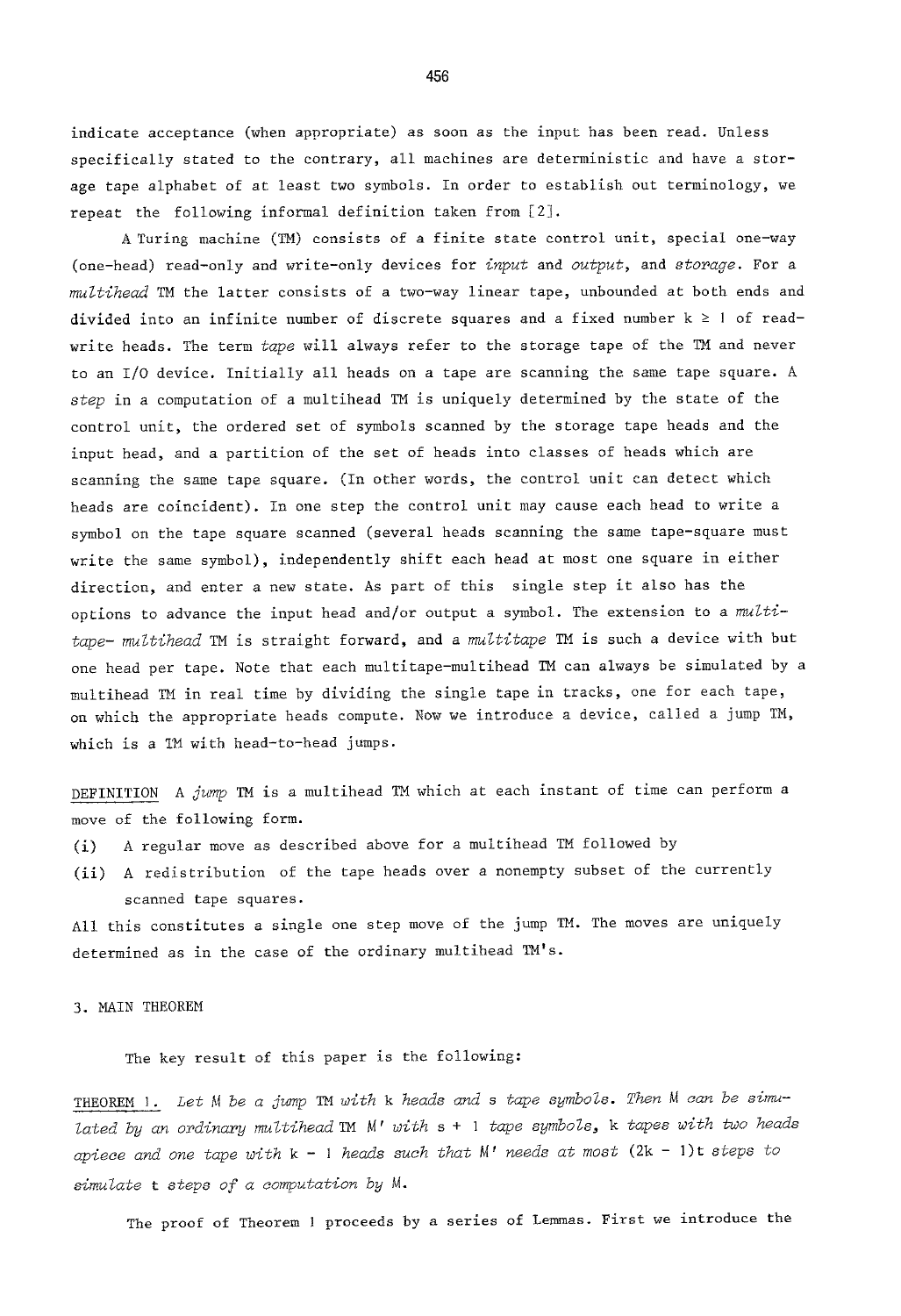notion of a RJTM ("restricted jump Turing machine"). This device is the same as a jump TM except that when it redistributes heads, it must *leave at least one head at each scanned tape square.* 

LEMMA 2. A k *head* RJTM *M with s tape symbols can be simulated in real time by an ordinary multihead TM A~' with s + I tape symbols and k tapes with two heads per tape.* 

PROOF Indicate the leftmost and rightmost tape squares ever visited during the previous computation of M by a marker \$. Let M' be a k tape TM with two heads per tape. On  $k - 1$  tapes of  $M'$  we maintain the  $k - 1$  tape segments between two consecutive heads of  $M$ . On the remaining tape of  $M'$  we maintain the tape segments between the rightmost head and the right marker, and the leftmost head and the left marker of M. The situation is depicted in Figure 1.



Figure I. RJTM simulation

A move to the right of a head  $h_\rho$ ,  $1 \le \ell \le k$ , in M is simulated in M' by moving both copies of  $h_{\ell}$  to the right. The copy of  $h_{\ell}$  which is leftmost (i.e. the one on the  $l + 1$  -th tape simulating the tape segment  $(h_{l}^{\sigma}, h_{l+1}^{\sigma})$  leaves a blank square, and the copy of  $h<sub>f</sub>$  which is rightmost (i.e. the one on the  $\ell$ -th tape simulating the tape segment  $(h_{\ell-1},h_{\ell})$  or  $(\hat{s},h_{\ell})$  for  $\ell = 1$ ) leaves the symbol it ought to have printed in the just scanned square. Similarly, for left moves of  $h_{\rho}$ ,  $1 \leq \ell \leq k$ . Tape 1 of  $M'$ simulates both the left- and the rightmost tape segments of M and when a head reads \$ the finite control remembers whether this was a left- or rightmost head and for all further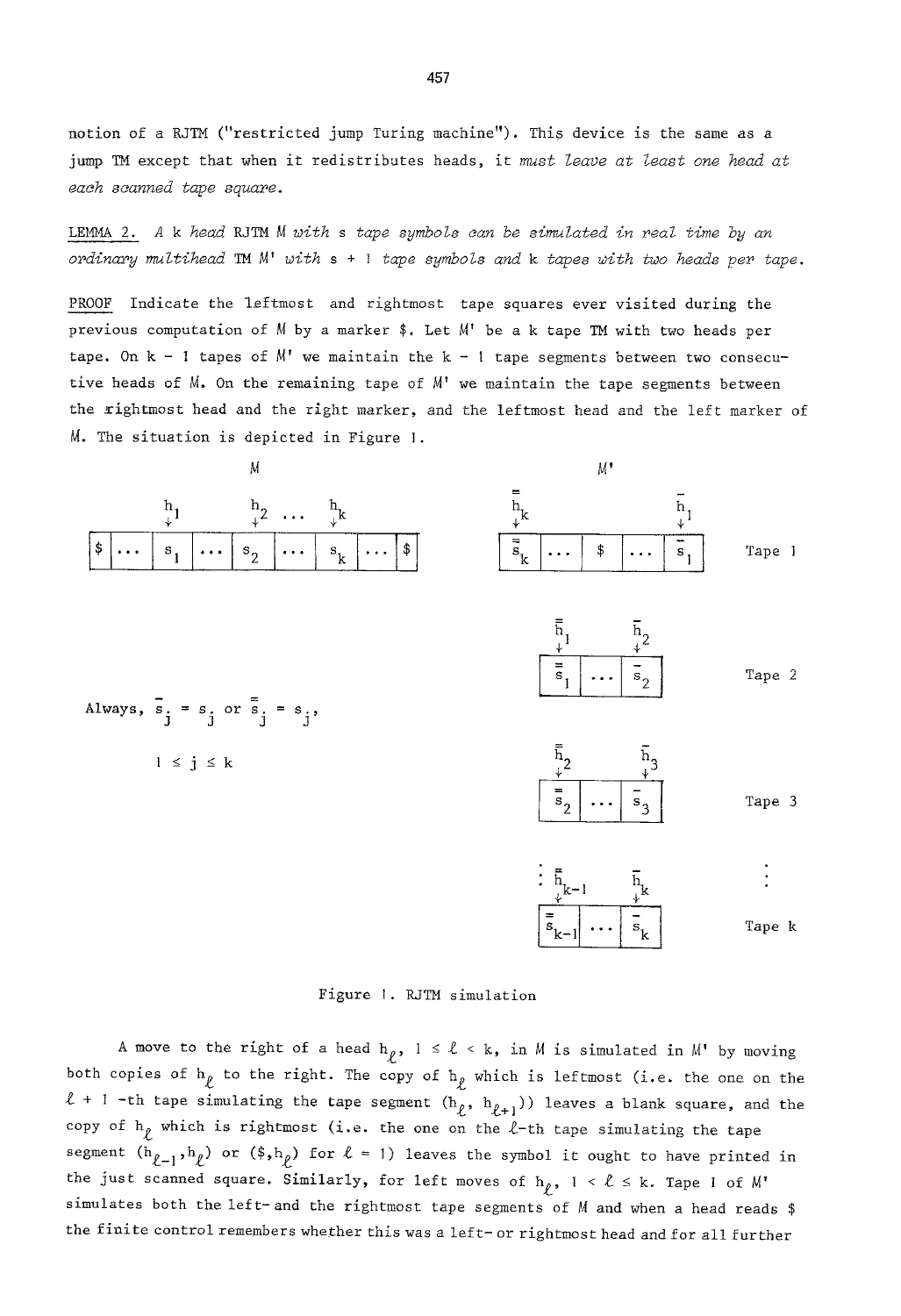moves to the left or right, respectively, of this head assumes that it reads blank symbols and keeps the head copy on tape I immobile. Hence,at all times one head copy of  $h_{\ell}$  in  $M'$  is scanning the symbol  $h_{\ell}$  scannes in  $M$ . We leave it to the reader to verify that heads passing each other present no difficulties. It is also clear that if i heads coincide we have  $i - 1$  tapes in  $M'$  on which the heads coincide, and a redistribution of the heads of M over the scanned tape squares just means a renaming of the heads in the simulating M'. This manipulation of head identities is performed by M' 's finite control unit.  $\square$ 

Suppose we want to simulate a jump TM M by an RJTM M'. To simulate a jump of  $h_i$  to head  $h_i$  in  $M$  all  $M'$  has to do is to have head  $h_i$  run to one of its neighbors, and then, disappear and reappear in one step at the position of head h. All this  $j$ costs the least time if the head which wants to jump runs to its nearest neighbor. To be able to do so, we equip our RJTM with  $a k - 1$  head tape unit which keeps track of the lengths of the  $k - 1$  tape segments induced by the k heads on  $M'$ s tape. Each of these k - l heads keeps track of the length of one segment by positioning itself d squares to the right of an origin to record the fact that the segment has length d. In order to be able to tell which of two segments are shorter, the finite control keeps track of the left to right order of the  $k - 1$  heads. The fact that the lengths of tape segments might be increased or decreased by two in one step is accomodated by giving each square a value of two and using the finite control to remember the remainder for odd lengths. All this can be done with but two tape symbols. (With the aid of the other tapes used in the simulation, it can even be done with just one tape symbol). By using this tape unit, the control unit can decide which head is a head's nearest neighbor, the right or the left one. By Lemma 2 we have therefore:

LEMMA 3 A k *head* RJTM *M capable of deciding whether the nearest neighbor of a head is the left or the right one can be simulated in real time by an ordinary multihead TM M' with k two head tape units and one k - l head tape unit. Furthermore, if M has s tape symbols, then M' need have only s + I tape symbols.* 

LEMMA 4 *Given a k head jump TM M, we can construct a k head* RJTM M' *of the type described in Lemma 3 such that M' simulates M in at most* (2k - l) *times the time used by M. Furthermore, M' may be taken to have the scone tape alphabet as M.* 

PROOF We will make a few simplifying assumptions about M, without losing any generality. We assume that the heads of  $M$  are numbered  $1, 2, \ldots, k$ . If in a single move head i jumps to the square occupied by head j, then for this move, i is called a jump head and j is called a target head. By modifying the finite control of M so that it renames heads in a judicious manner, we can assume that, in every move, no head is both a jump head and a target head. Furthermore, we can assume that each jump head has a unique target head.

M' performs a step by step simulation of M. That is, if an M computation passes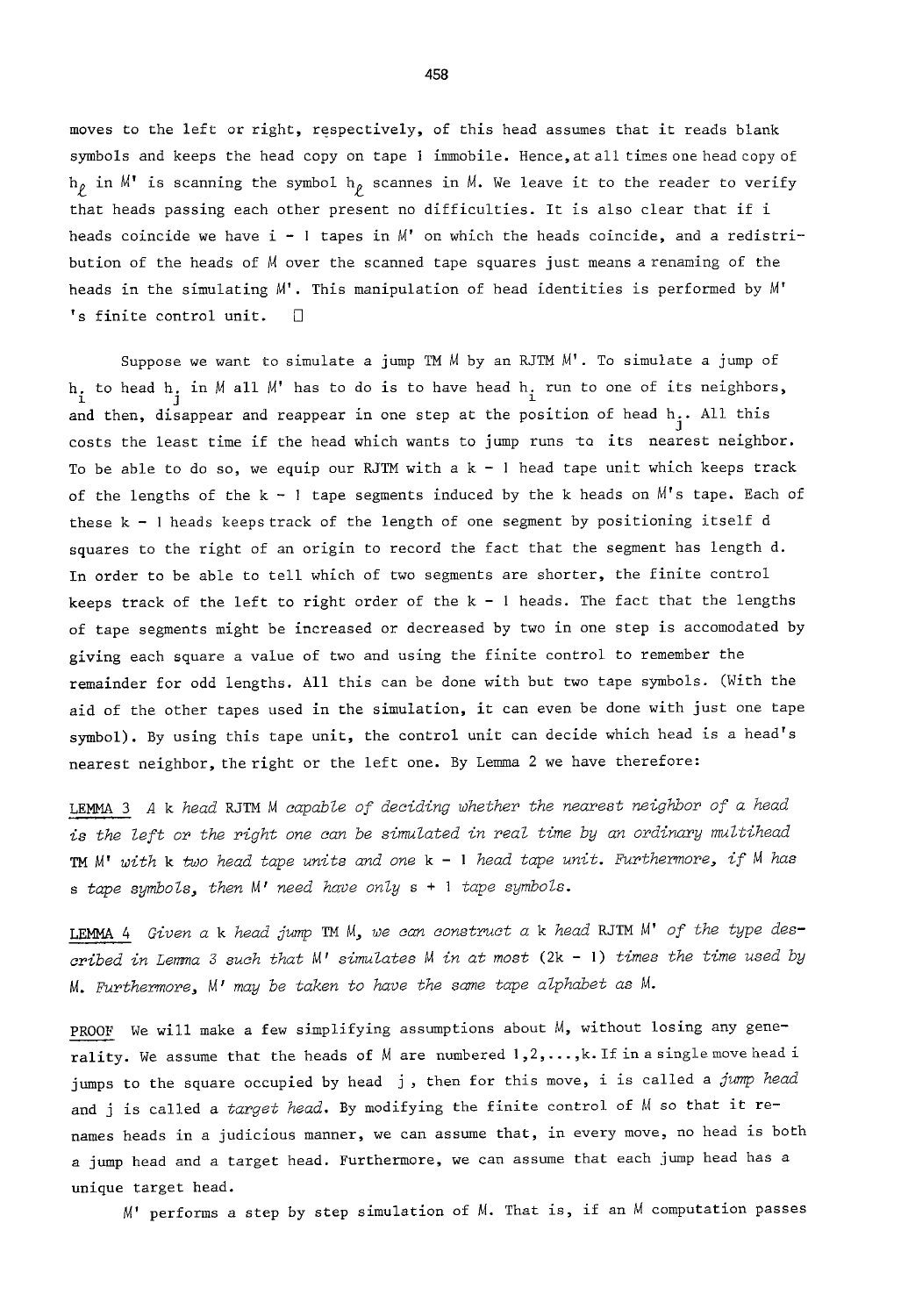through a certain sequence of storage configurations, then the simulating M' computation will pass through exactly the same storage configurations. M' will, however, require a number of steps to change its storage configuration in a way corresponding to a single step of  $M$ . In order to simulate a single step of  $M$ ,  $M'$  first performs a a direct simulation of the regular multihead TM part of M's move (clause (i) in the definition of a move) and then M' redistributes the tape heads. To redistribute the tape heads  $M'$  moves the heads in numerical order, first repositioning head  $\overline{l}$  if necessary, then repositioning head 2 and so forth. A jump head is repositioned by hsving it run to its nearest neighbor and then appear again at the position on the tape of the target head. Hence, to simulate t steps of  $M$ ,  $M'$  needs a number of steps equal to t plus the combined distances to nearest neighbors involved in simulating jumps M executed during its t step computation. We formalize this by defining for a particular t step computation of M, the functions jump and cost. The domain of jump is the set integer time instances  $\tau$ ,  $1 \leq \tau \leq t$ . If  $1 \leq \tau \leq t$ , then jump<sub>r</sub> denotes the value of jump at  $\tau$ ; jump<sub> $\tau$ </sub> is itself a partial function from K to K, where K = {1, 2,...,k}. If head i is a jump head at time  $\tau$  then jump<sub> $\tau$ </sub>(i) = j where j is the target head for i; otherwise jump<sub>r</sub>(i) is undefined. The function cost has two arguements: a time instance  $\tau$  and a head number i. If i is a jump head at time  $\tau$ , then  $cost(\tau, i)$ is the distance from head i (of  $M'$ ) to its nearest neighbor at the time  $M'$  simulates the jump by head i; otherwise  $cost(\tau, i) = 0$ . So in this notation, M' simulates a t step computation of M in time  $t' = t + \sum_{\tau=1}^{t} \sum_{i=1}^{k} cost(\tau, i)$  and we must show that  $t' \leq$ (2k-1)t. So it will suffice to show.

 $CLAIM$ 

$$
\sum_{\tau=1}^{L} \sum_{i=1}^{R} cost (\tau, i) \leq 2(k-1)t
$$

PROOF OF CLAIM We depict the jumping pattern of M by a tree-like diagram. Each arc of the tree is labeled by some i,  $1 \le i \le k$ , identifying the arc as corresponding to head i. The vertical  $\tau$ -coordinate measures elapsed run time starting at  $\tau = 1$  above and ending with  $\tau = t + 1$  below. For each integer coordinate  $\tau$  there will be exactly k arcs, labelled  $1, 2, ..., k$ , immediately above  $(\tau > 1)$  and immediately below coordinate  $\tau$ . The diagram is constructed as follows. The root is at  $\tau = i$ ; k arcs eminate from the root and are labeled  $1,2,\ldots,k$ . Suppose we have constructed the diagram up to some integer coordinate  $\tau$ . It is extended to  $\tau + 1$  as follows.

- (i) If at time  $\tau$  head i is neither a jump nor a target head, then the arc labelled i is extended to  $\tau + 1$ .
- (ii) If j is a target head and  $i_1,i_2,\ldots,i_\ell$  are all i such that jump<sub>T</sub>(i) = j, then the arcs labeled  $i_h(1 \le h \le \ell)$  are terminated by a node at level  $\tau$ . The arc labelled with j is terminated at level  $\tau$  by a node from which emanate  $\ell + 1$ arcs labelled  $i_1,i_2,\ldots,i_p,j$  which are extended to level  $\tau$  + I.

Hence the diagram depicts the jumping history of M up to time t + I. A sample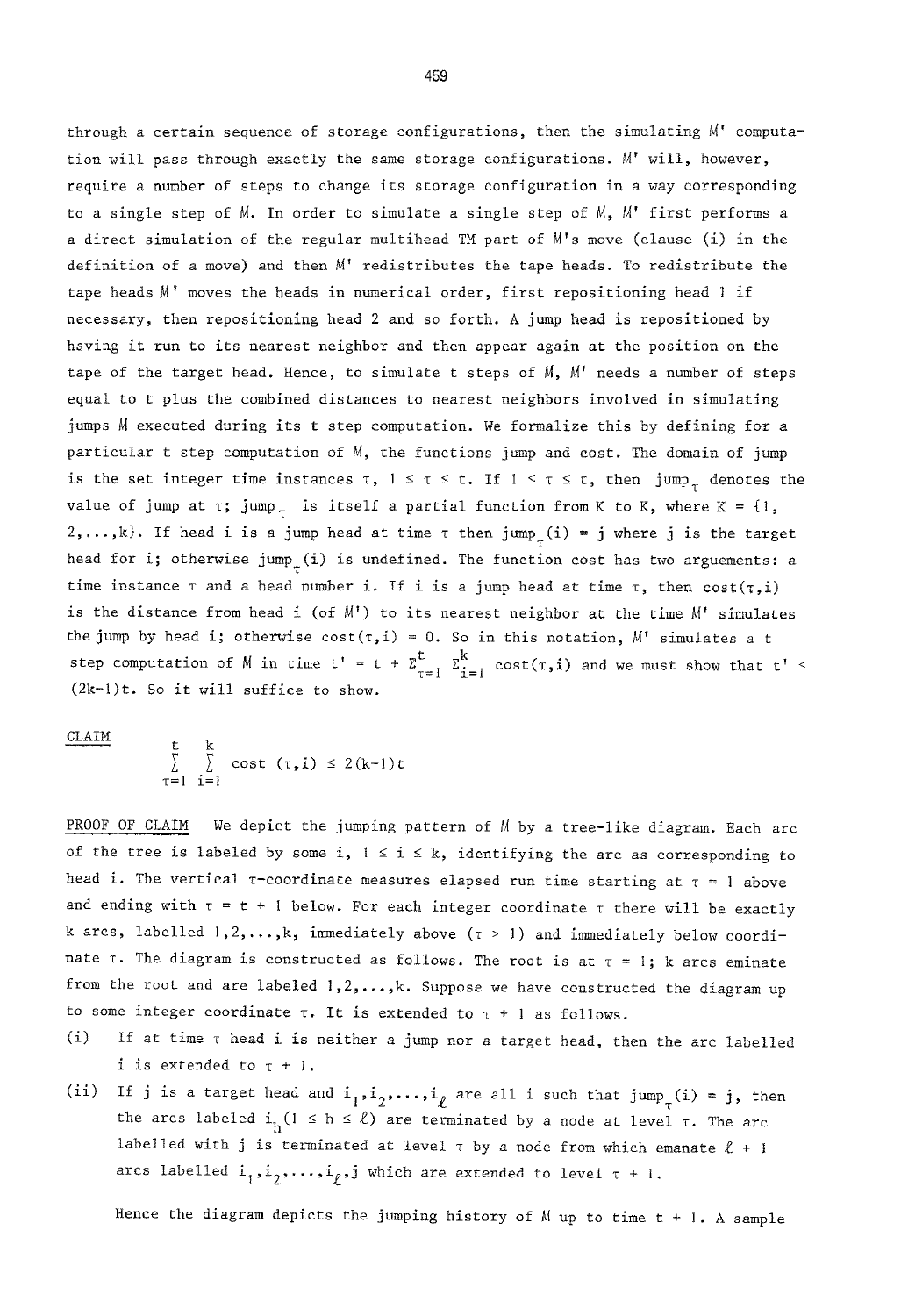diagram is given in Figure 2.



Figure 2. Tree-like Diagram

We now describe a pruning procedure for the diagram that associates with each terminal node an ancestor splitting node. If a terminal node represents a jump by head i at time  $\tau$  and the ancestor node associated with it is at level  $\tau'$ , then, at the time M' simulates this jump, head i will have a neighbor head at a distance of at most  $2(\tau - \tau')$  squares away. So cost  $(\tau, i) \leq 2(\tau - \tau')$ . Thus the pruning procedure will allow us to estimate the values of the cost  $(\tau, i)$  and ultimately the value of t'. The terminal nodes are pruned off for levels  $\tau = 1, 2, \ldots, t$  in that order and within each level  $\tau$  in the numerical order of labels on arcs terminating at these nodes. In other words, each terminal node represents a jump in M and these jumps are pruned off in the order in which they are simulated by M'. To prune a node, simply remove the node and the branch leading up to its nearest splitting ancestor. This nearest splitting ancestor is the ancestor node associated with the terminal node. If a terminal node represents a jump by head i at time  $\tau$  and the associated splitting node is at level  $\tau'$ , then define  $f(\tau,i) = \tau'$ . Note that the act of pruning may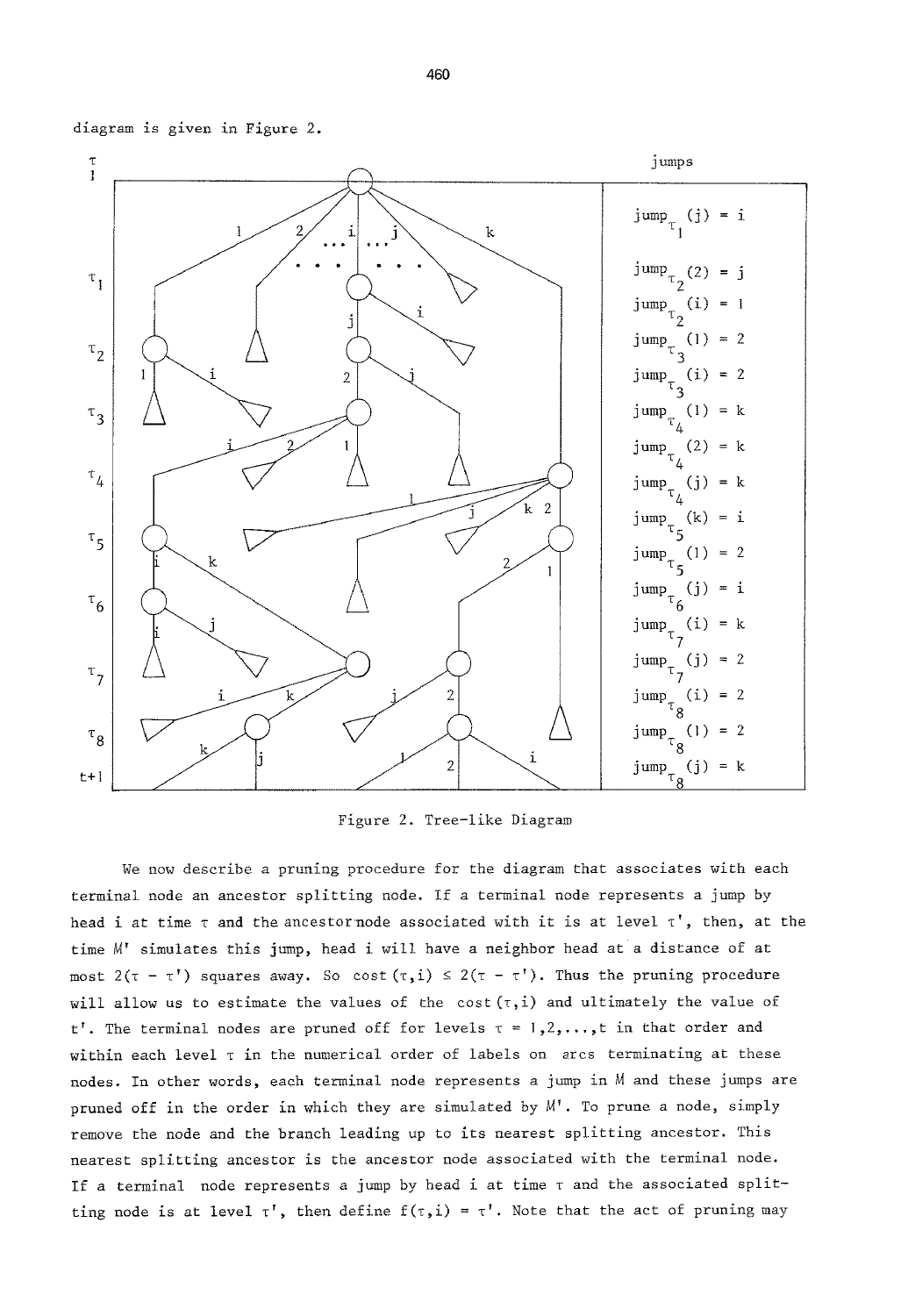change some splitting nodes to nonsplitting nodes. After each pruning the tree is changed and the pruning procedure for the next node to be pruned is performed on this changed tree. The pruning for the diagram in Figure 2 is illustrated in Figure 3.



Figure 3. Pruned Tree-like Diagram

If a terminal node represents a jump by head i at time  $\tau$  and the associated splitting node is at level  $\tau'$ , then the splitting node indicates that head i and some other head were together at time  $\tau'$ . Because of the order of the pruning, it also follows that this other head did not jump between times  $\tau'$  and  $\tau$ . So when  $M'$  wishes to simulate this jump by head i at time  $\tau$ , head i and the head which was coincident with i at time  $\tau'$  can be at must  $2(\tau - \tau') = 2(\tau - f(\tau, i))$  squares apart. So cost $(\tau, i)$  $2(\tau - f(\tau, i))$  as promised. Noting that  $(\tau - f(\tau, i))$  is equal to the length of the corresponding pruned off branch, we can easily estimate the sum mentioned in the claim.

Let T be the sum of the ( $\tau$ -coordinate) lengths of all arcs in the original tree. Let R be the sum of the  $($ T-coordinate) lengths of all the arcs after the tree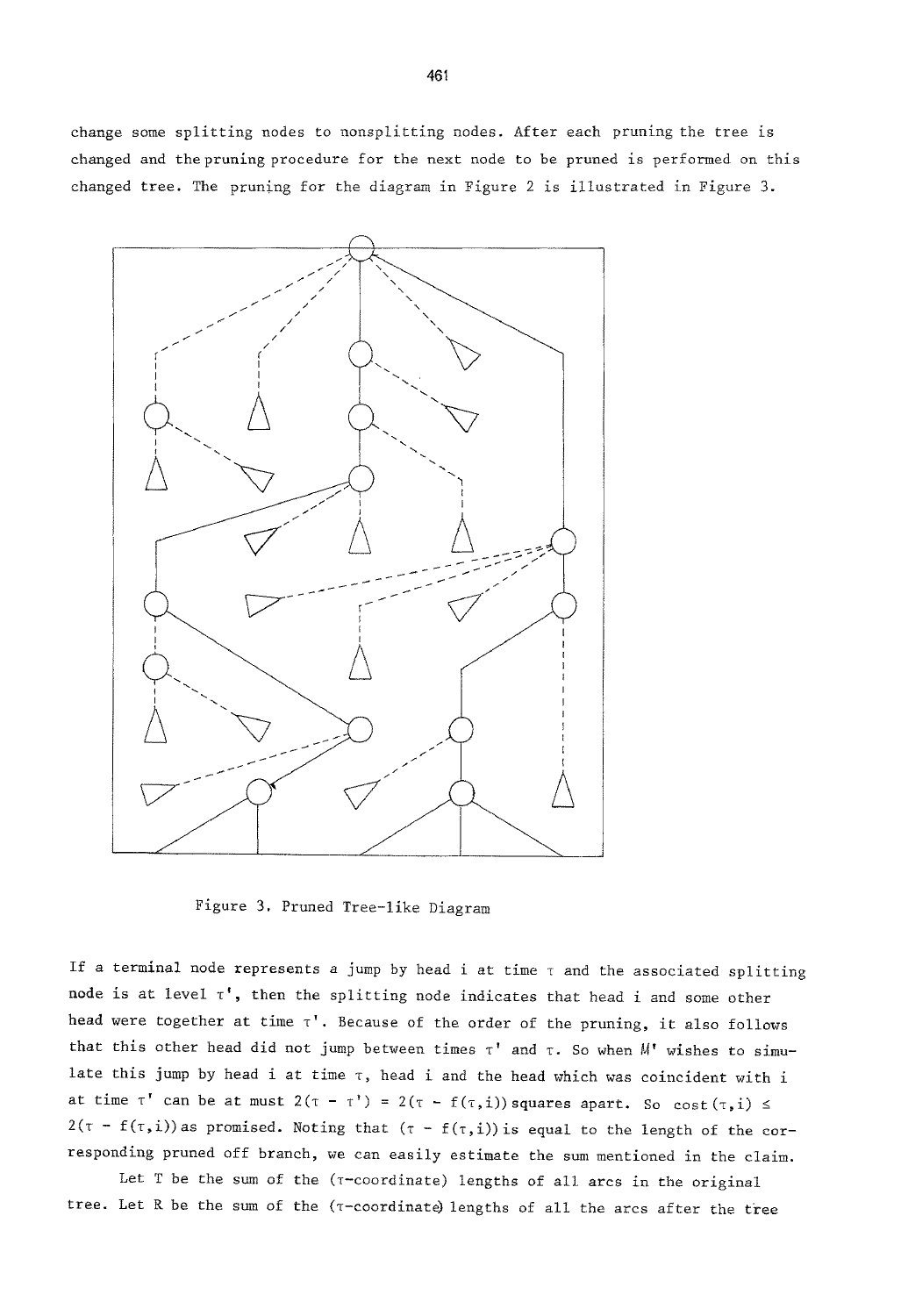has been pruned. Since the tree has width at most k at each point,  $T \leq kt$ . Since the heads end up some place after t time units, there must be a path of length t left in the tree after pruning. so  $R \geq t$ . Now,

$$
\sum_{\tau=1}^{t} \sum_{i=1}^{k} cost (\tau, i) \leq \sum_{\tau=1}^{t} \sum_{i=1}^{k} 2(\tau - f(\tau, i)) \leq 2(T - R) \leq 2(k - 1)t
$$

and the claim is proven.  $\Box$ 

From the proof we see that in fact the order in which the jumps are simulated at each level does not matter, and neither does it matter if they are all simulated in parallel. This follows since  $T - R$  is fixed. The maximum value in cost of  $2(k-1)t$ can only be reached if all heads jump together at time t and only if, on the physical tape, each head is able to aquire certain distances to all other heads which is impossible except for 2 heads on a linear tape.

PROOF OF THEOREM 1 Immediate from Lemmas 3 and 4.  $\Box$ 

#### 4. EASY COROLLARIES

By using Hartmanis-Stearns speedup we can reduce the "cost" factor in the claim in the proof of Lemma 4 to less than or equal to st, for an arbitrary small constant  $\varepsilon$ . Therefore the run time of  $(2k - 1)t$  in Theorem 1 can be reduced to  $(1 + \varepsilon)t$ , provided we are willing to expand the tape alphabet. In [6] it is shown that a k head tape unit (without jumps) can be simulated in real time by  $4k - 4$  tape units with one read-write head per tape. Combining these two observations we get,

THEOREM 5 *Let M be a jump* TM *with k heads. Then M can be simulated by an ordinary multitape TM M' with* 8k - 8 *single head tapes such that M' need at most* (I + E)t steps to simulate t steps of a computation by M. Here *c* is an arbitrary small, non*zero constant.* 

If the machine to be simulated does not run too slowly then the above linear time simulations can be improved to simulations without delay.

DEFINITION A machine M is said to operate in *at least linear time* if there is a constant c > ! such that, in every computation M takes cn or more steps before reading the n-th input symbol.

All aspects of the above simulations, except for one move per input symbol read, can be modified so that the run time is multiplied by an arbitrarily small constant. This is accomplished by a standard application of Hartmanis-Stearns speedup. For machines that run in at least linear time, this speedup converts linear time simulations to simulations without delay. So, we get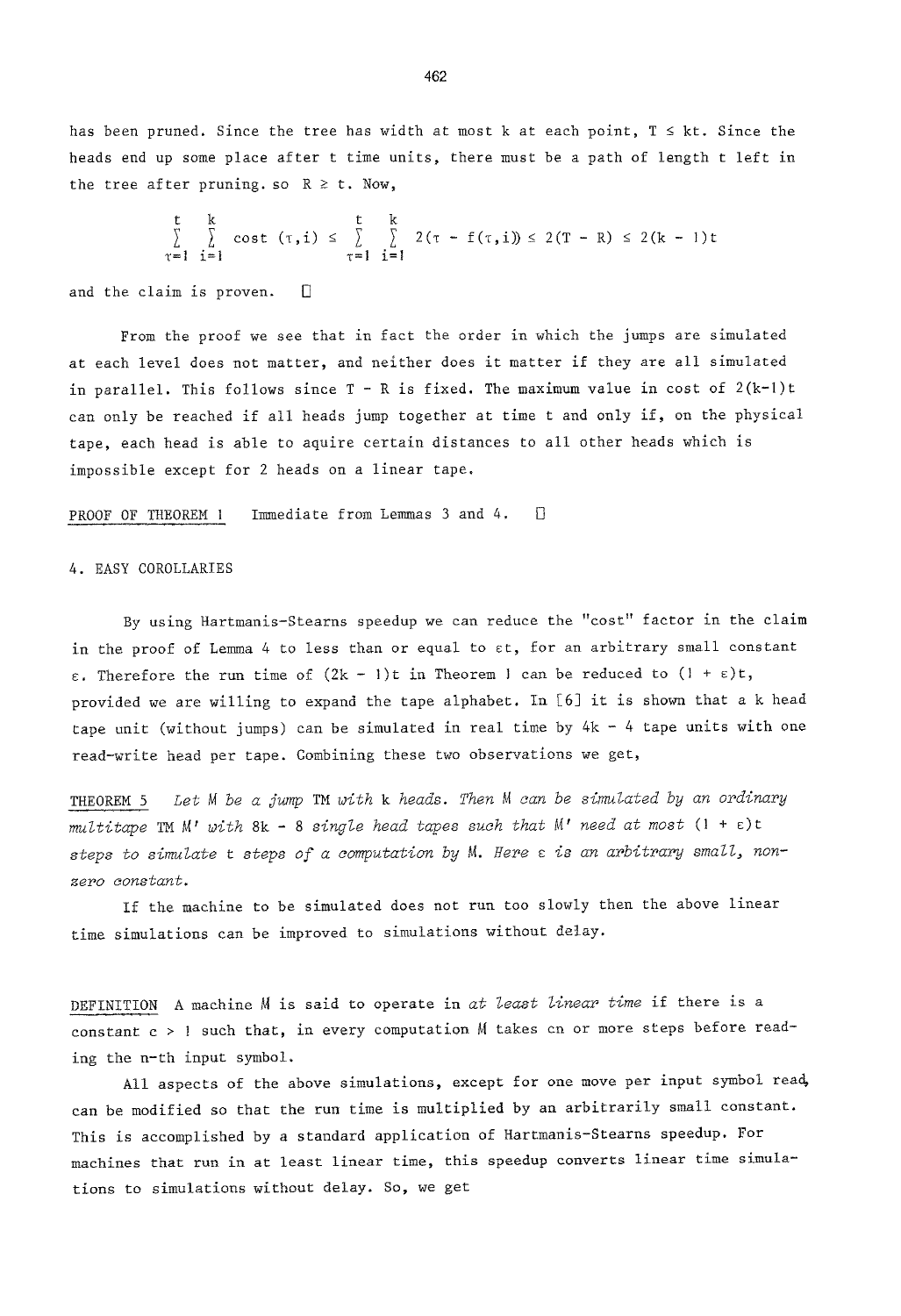THEOREM 6 *Let M be a jump TM with k heads and which operates in at least linear time. Then M can be simulated without delay by an ordinary multitape TM with* 8k - 8 *single head tapes.* 

#### 5. NONDETERMINISTIC COMPUTATIONS

A nondeterministic machine  $M_2$  is said to *simulate* a nondeterministic machine  $M_1$ if the possible I/O behaviours of  $M_1$  and  $M_2$  are the same. For time bounded simulations, we also require that, for every  $M_1$  computation, there is an  $M_2$  computation on the same input such that: the  $M_{2}$  computation simulates the  $M_{1}$  computation within the same time constraints as those given for deterministic machines. All the Turing machines discussed so far were deterministic. Everything above stays valid if we assume that the devices were all of the corresponding nondeterministic varities. Moreover, we can delete the extra  $k - 1$  head tape unit from the RJTM in Lemma 3 because the nondeterministic variety of the RJTM can "guess" whether a head's nearest neighbor is the left or right one. Therefore, we have,

THEOREM 7 *Let M be a nondeterministic jump TM with k heads and let e > O. Then M can be simulated by a nondeterministic, multit~pe TM M' with* 4k *single head tapes such that M' needs at most* (l + s)t *steps to simulate t steps of a computation by M. Furthermore, if M operates in at least linear time, then M' can simulate M without delay.* 

## 6. ACCEPTING DEVICES

The above constructions were for on-line devices with an output tape. Clearly, the same constructions go through for the corresponding off-line devices viewed as acceptors. Hence , among other obvious corollaries, we get

THEOREM 8 *If a language A is accepted by a deterministic (respectively nondeterministic) jump TM M in time* T(n), *then A is accepted by an ordinary deterministic (respectively nondeterministic) multitape TMM' in time* n + sT(n), *for an arbitrarily small constant c > O.* 

The term n in the run time of  $M'$ , given in the last theorem, is truly important only if M runs in real time. Since for acceptors nondeterministic real time and nondeterministic linear time are equivalent [1],  $M'$  (in Theorem 8) can be taken to run in time  $T(n)$  in the nondeterministic case. This is true even if  $T(n) = n$ .

#### REFERENCES

[1] BOOK, R.V. & S.A. GREIBACH, *Quasi-realtime languages*, Math. Systems Theory 4 (1970), 97-III.